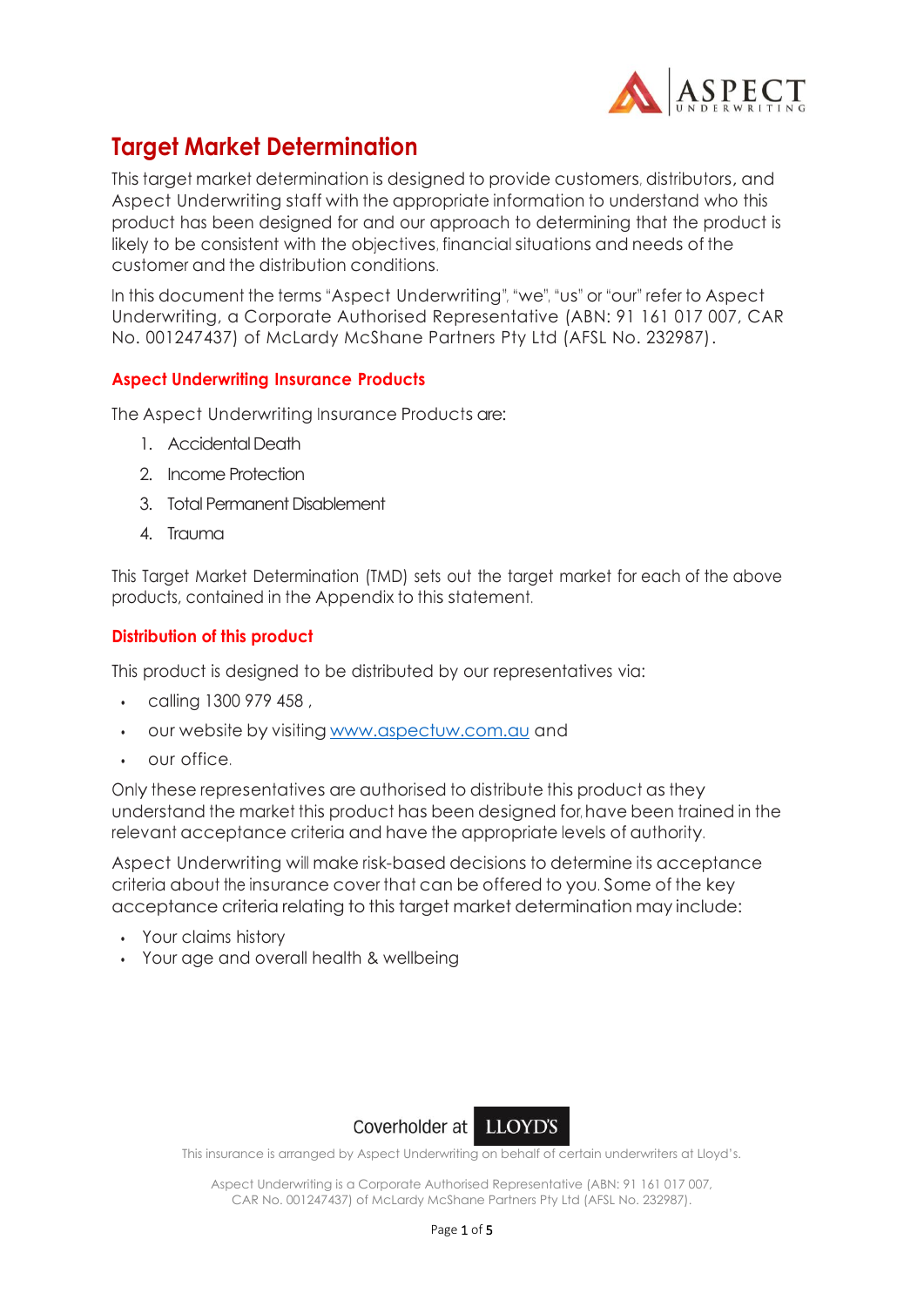

### **Reviewing this document**

We will review this TMD within 2 years from the effective date to ensure it remains appropriate.

We will also review this TMD if any event or circumstances (called 'review triggers') occur that would reasonably suggest that the determination is no longer appropriate, such as:

- We make a material change to the cover provided by the products,
- A change in our acceptance criteria that impacts on the suitability of the product for the target market,
- A material change to the distribution of the product,
- The discovery of a relevant and material deficiency in the products' disclosure documentation,
- Systemic complaints and claims issues which indicate that the products are no longer suitable for the described target market,
- Material and relevant reductions in our key product suitability metrics such as:
	- Policyholder satisfaction,
	- Product acceptance,
	- Financial performance,
	- Benefits to policyholders,
	- Product value and affordability.

We will review this TMD within 10 business days of the occurrence of any review trigger.

### **Reporting**

Aspect Underwriting and all distributors must record all complaints received about this product on a quarterly basis(Complaints Reporting Period).

Distributors are required to provide to us written details of any complaints about the products they have received during the Complaints Reporting Period within 10 business days of the end of the period.

Our distributors and/or authorised representatives are required to provide regular and incident-based reporting on key metrics (see the heading "Reviewing this document") to allow us to review this TMD.

Distributors are also required to report to Aspect Underwriting if they become aware of significant dealings in the products which is not consistent with this TMD, within 10 business days of becoming aware of such dealing.

All distributors must report sales data including number of policiesissued, renewed, and cancelled on a monthly basis.



This insurance is arranged by Aspect Underwriting on behalf of certain underwriters at Lloyd's.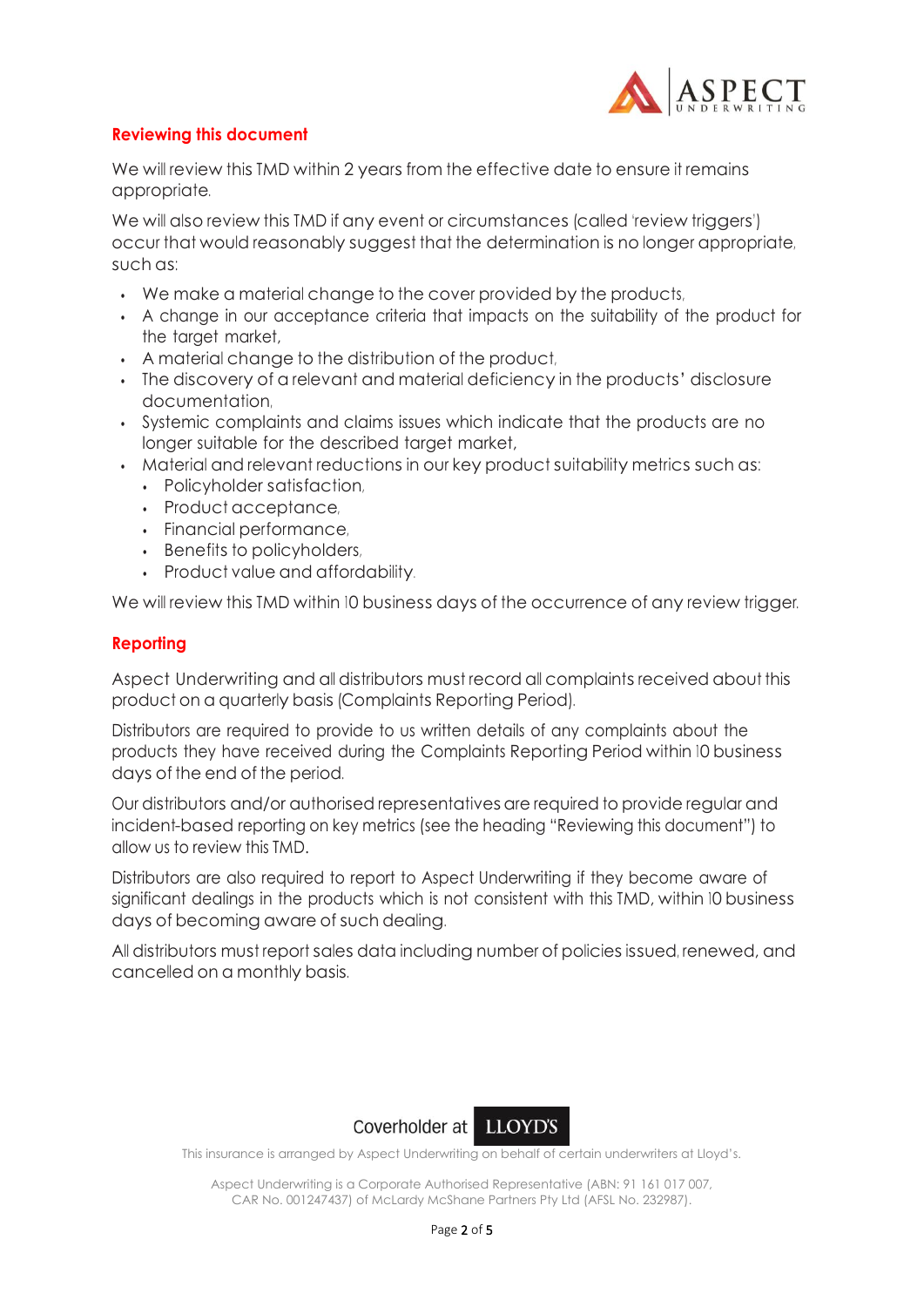

### **Record keeping**

Aspect Underwriting and its distributors will maintain records of the reasonable steps they have taken to ensure that these products are sold in a manner consistent with this TMD.

We will also prepare and maintain complete and accurate records of our decisions, and the reasons for those decisions, in relation to:

- All target market determinations for this product,
- Identifying and tracking review triggers,
- Setting review periods, and
- The matters documented in this TMD.



This insurance is arranged by Aspect Underwriting on behalf of certain underwriters at Lloyd's.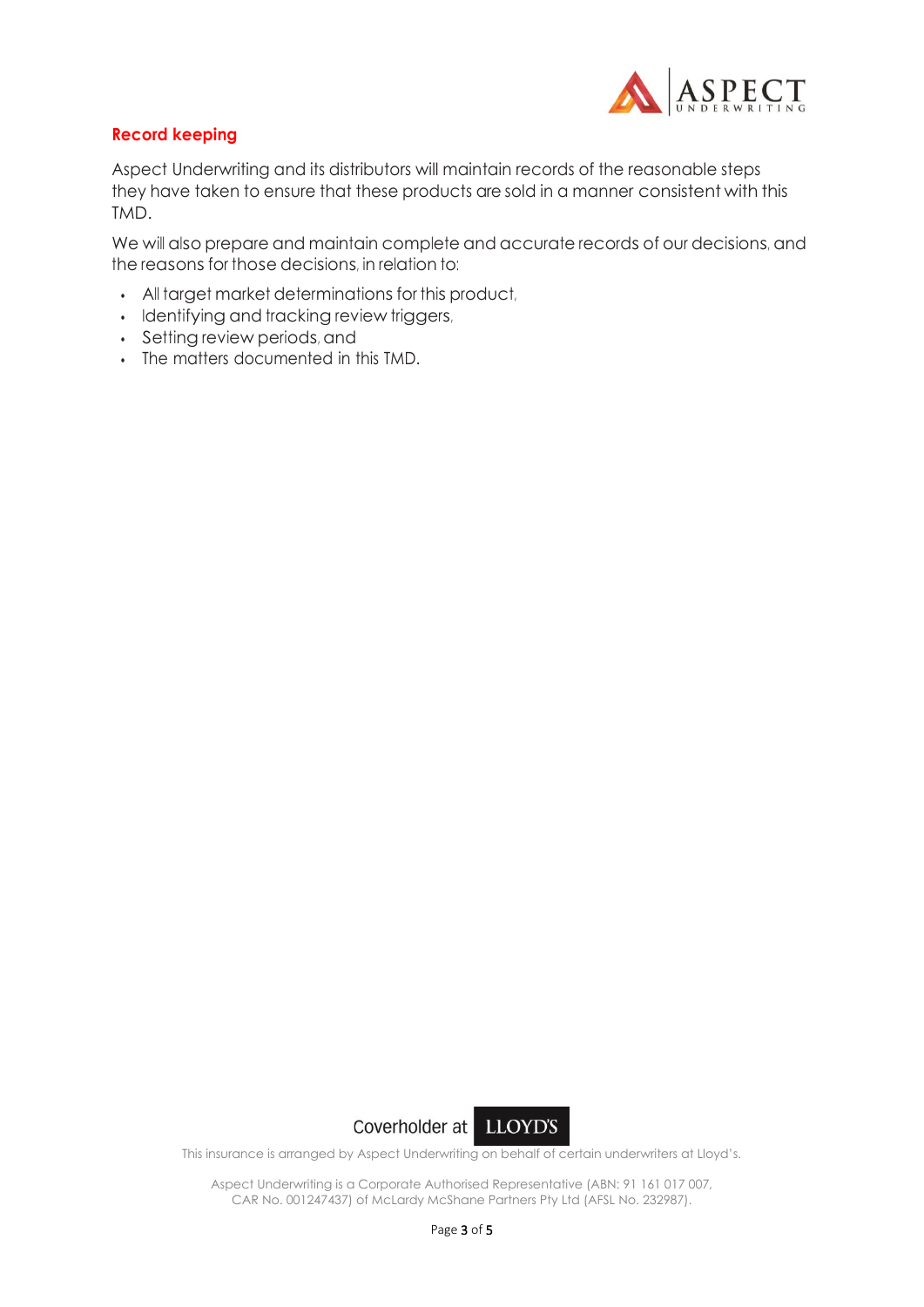

# **Target Market Determination Appendix**

### **Accidental Death**

The Aspect Underwriting Accidental Death product has been designed for people who want their Estate to receive a lump sum benefit payment caused by their accidental death or death by injury and are willing to select an appropriate level of cover, relevant to their own circumstances.

| This product is suitable for: |                                  | This product is not suitable for: |                                |
|-------------------------------|----------------------------------|-----------------------------------|--------------------------------|
|                               | People aged between 18 to 69     | $\pmb{\times}$                    | People aged 70 years & over    |
|                               | years                            |                                   |                                |
|                               | People with dependents           | ×                                 | People with no dependents      |
|                               | People who wish to supplement    | ×                                 | People who already have a life |
|                               | their life insurance policy with |                                   | insurance policy with a sum    |
|                               | additional protection            |                                   | insured at a suitable level    |
|                               | People who do not have a life    |                                   |                                |
|                               | insurance policy                 |                                   |                                |

The Aspect Underwriting Accidental Death product is subject to the acceptance criteria.

### **Income Protection**

The Aspect Underwriting Income Protection product has been designed for people to receive a fortnightly benefit payment as a result of them being unable to work due to injury or illness and are willing to select an appropriate level of cover relevant to their own circumstances.

| This product is suitable for: |                                    | This product is not suitable for: |                                      |
|-------------------------------|------------------------------------|-----------------------------------|--------------------------------------|
|                               | People aged between 18 to 69       |                                   | <b>*</b> People aged 70 years & over |
|                               | years                              |                                   |                                      |
|                               | People with or without             |                                   | People who are unemployed or do      |
|                               | dependents                         |                                   | not work                             |
|                               | People who are employed,           | ×                                 | People who already have an           |
|                               | including self-employed, part-time |                                   | income protection policy (via their  |
|                               | and casual workers                 |                                   | Super Fund, Employer or              |
|                               |                                    |                                   | individually) which will cover their |
|                               |                                    |                                   | income adequately.                   |

The Aspect Underwriting Income Protection product is subject to the acceptance criteria.



This insurance is arranged by Aspect Underwriting on behalf of certain underwriters at Lloyd's.